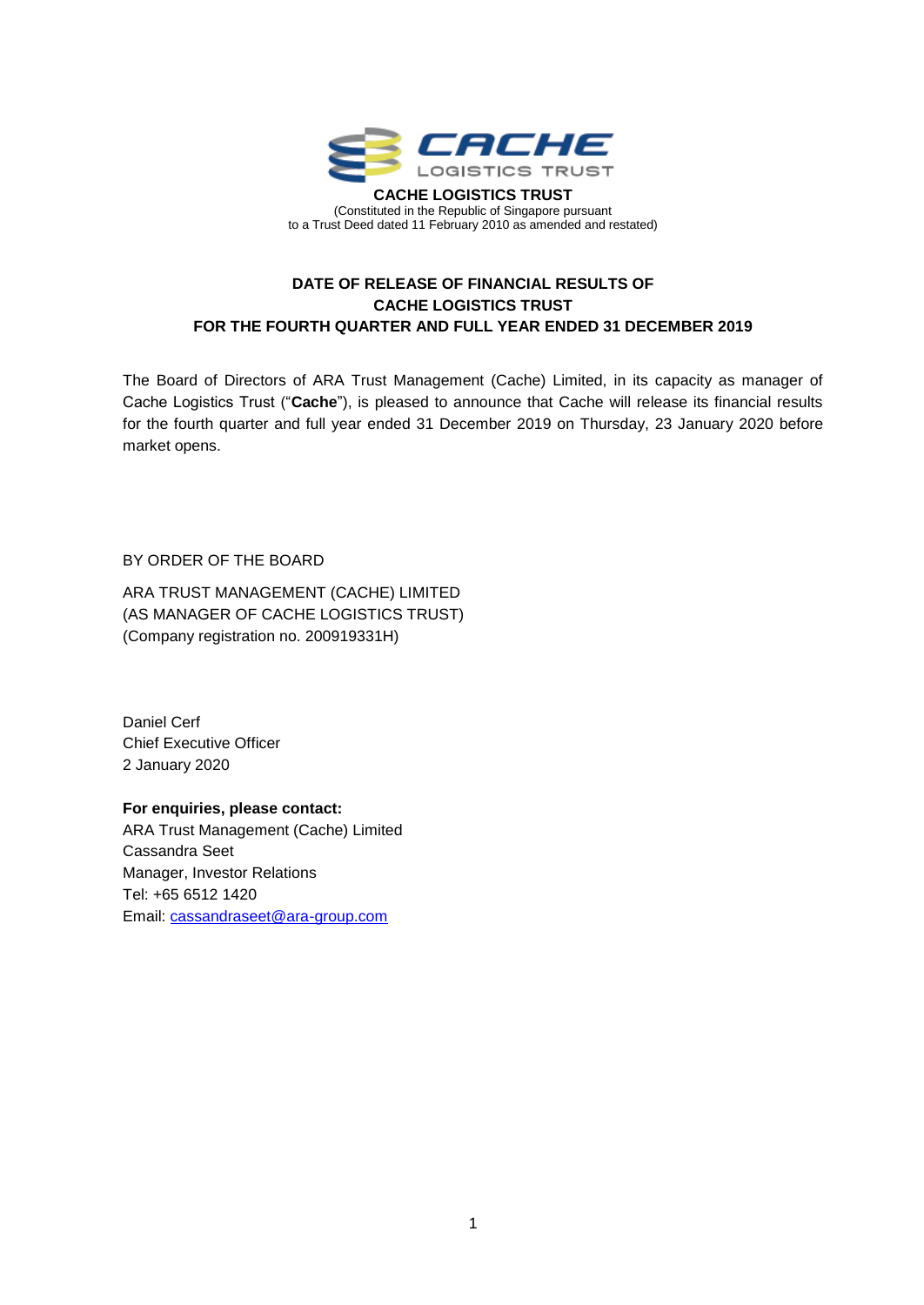## **ABOUT CACHE LOGISTICS TRUST ("CACHE")** 46

Listed on the Singapore Exchange on 12 April 2010, Cache Logistics Trust is a real estate investment trust ("REIT") that invests in quality income-producing industrial real estate used for logistics 48 purposes, as well as real estate-related assets, in Asia Pacific. Cache is managed by ARA Trust Management (Cache) Limited. 50

As at 30 September 2019, Cache's portfolio comprised 27 high quality logistics warehouse properties strategically located in established logistics clusters in Singapore and Australia. The portfolio has a total gross floor area of approximately 9.0 million square feet valued at approximately S\$1.31 billion. For more information, please visit [www.cache-reit.com.](http://www.cache-reit.com/)

## **ABOUT ARA TRUST MANAGEMENT (CACHE) LIMITED** 55

Cache is managed by ARA Trust Management (Cache) Limited, a wholly-owned subsidiary of ARA Asset Management Limited ("ARA" or the "Group").

ARA Asset Management Limited is a premier global integrated real assets fund manager. As at 30 June 2019, Gross Assets Managed by ARA Group and its Associates is more than S\$83 billion<sup>1</sup> across over 100 cities in 23 countries. **60 cm and 23 countries** over the control of the control of the control o

Driven by a vision to be the best-in-class real assets fund management company, ARA Group and its Associates' businesses include: 62

- (a) **REITs** ARA is one of the largest REIT managers in Asia Pacific. The Group directly manages Suntec REIT, Cache Logistics Trust and ARA US Hospitality Trust, listed in Singapore; and Fortune REIT, Hui Xian REIT and Prosperity REIT, listed in Hong Kong. It also indirectly manages REITs in Japan, Australia, Singapore and Malaysia through its associate companies. 66
- (b) **Private real estate funds** The Group manages private funds providing investment opportunities in diverse real estate sectors and geographies that cater to different investor risk 68 appetites. The contract of the contract of the contract of the contract of the contract of the contract of the contract of the contract of the contract of the contract of the contract of the contract of the contract of the
- (c) **Country desks**  ARA operates country desks in China, Korea, Japan, Malaysia, Australia, 70 Europe and the United States. The country desks employ a strong understanding of each local 71 market to facilitate the flow of inbound and outbound capital and cross-country collaborations. 72 ARA has an expanded presence in Japan via its strategic stake in Kenedix, Inc. and in Europe via its strategic stake in Cromwell Property Group.
- (d) **Infrastructure**  ARA Infrastructure was established in 2018 to cater to strong investor demand 75 for global infrastructure investment.  $\overline{a}$  is a set of  $\overline{a}$  is a set of  $\overline{a}$  is a set of  $\overline{a}$  is a set of  $\overline{a}$  is a set of  $\overline{a}$  is a set of  $\overline{a}$  is a set of  $\overline{a}$  is a set of  $\overline{a}$  is a s
- (e) **Real estate management services** As part of the Group's investor-operator philosophy, its 77 dedicated property management teams actively work the ground to manage its assets globally.

ARA's multi-platform, multi-product global fund management strategy, combined with its dedicated teams with in-depth local knowledge, enables the Group to offer enduring value to investors. Built on a foundation of strong corporate governance and business integrity, ARA counts some of the world's largest pension funds, sovereign wealth funds, financial institutions, endowments and family offices as its investors. And the state of the state of the state of the state of the state of the state of the state of the state of the state of the state of the state of the state of the state of the state of the state of the stat

For more information, please visit [http://www.ara-group.com](http://www.ara-group.com/)

l

<sup>1</sup> Includes assets under management by ARA Asset Management Limited and the Group of companies ("ARA Group") and its Associates as at 30 June 2019